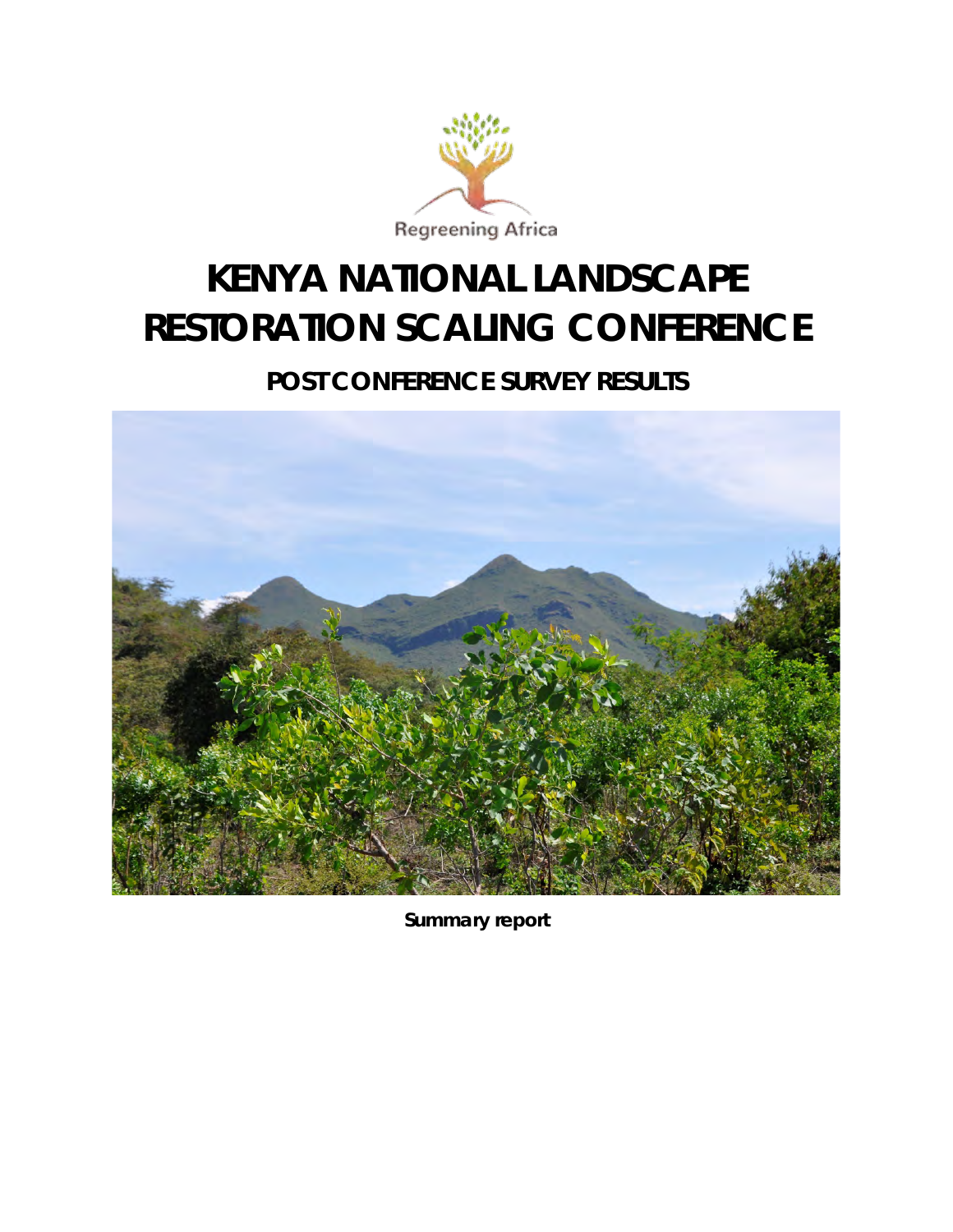## **GENERAL CONFERENCE OVERVIEW**

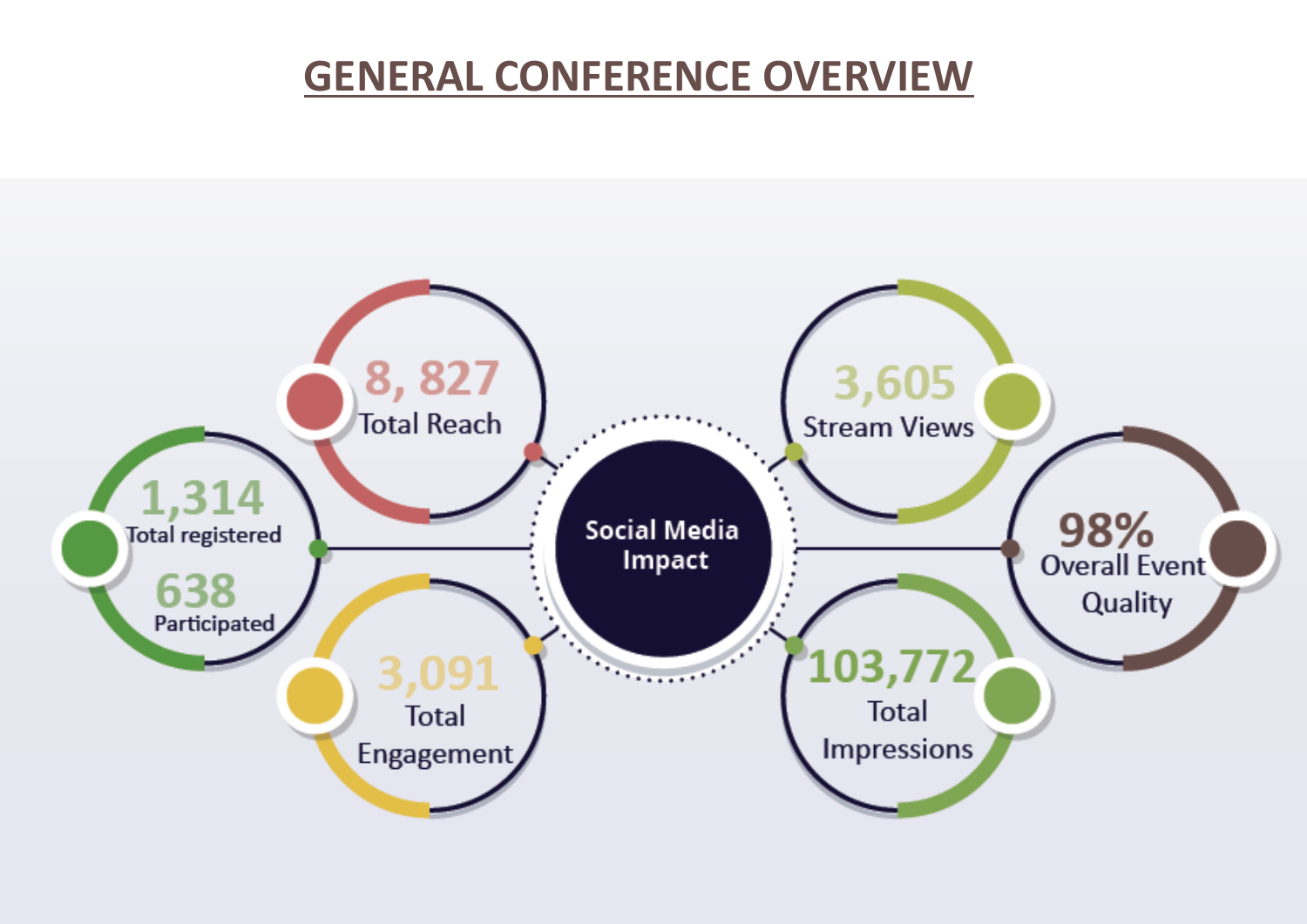**A total number of 109 responses were received.** 

**1. Overall rating of the conference** 



| Rating    | %  |
|-----------|----|
| Excellent | 56 |
| Good      |    |
| Fair      |    |
| poor      |    |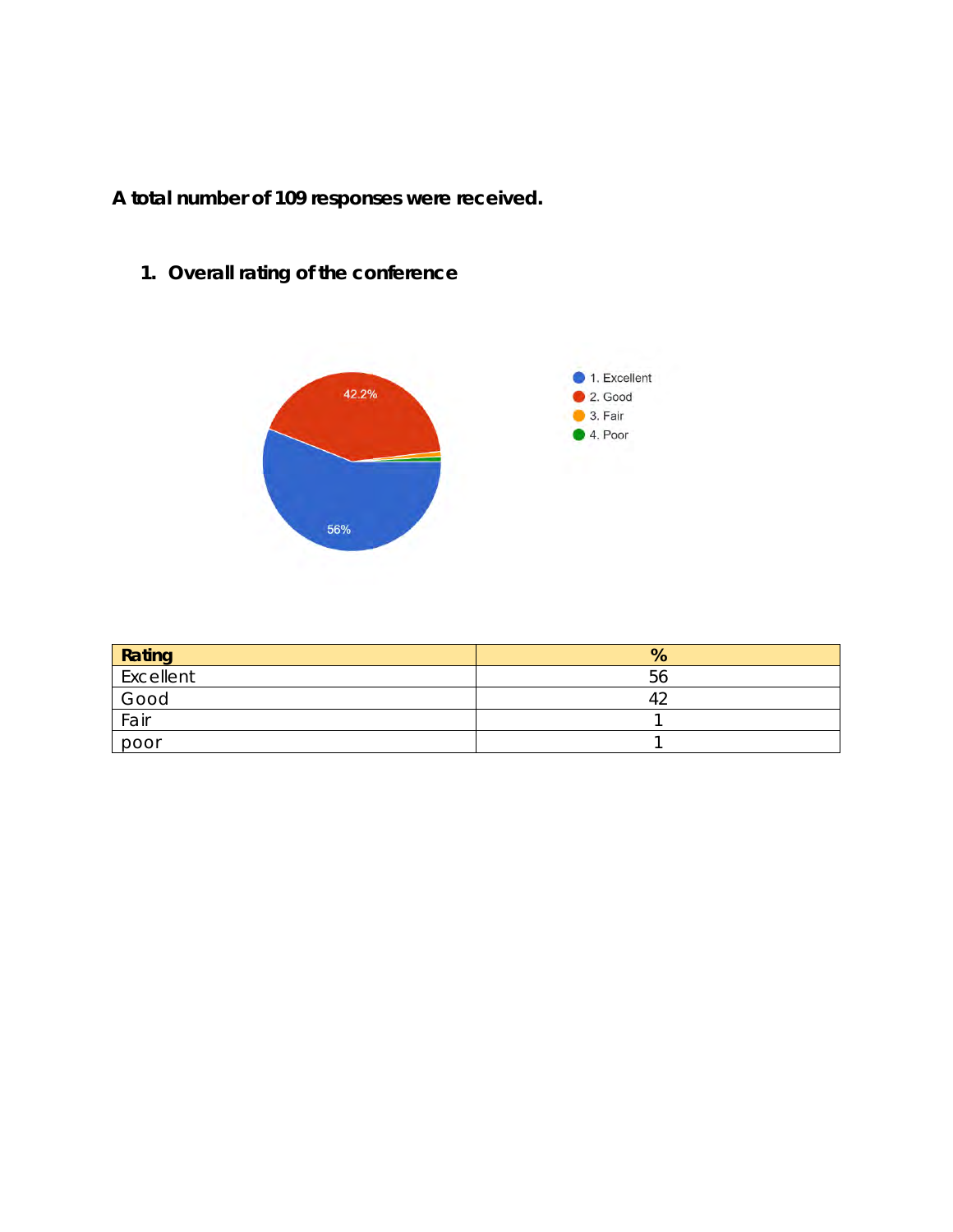**2. Level of satisfaction with the conference platform, speakers/panelists, moderators, session/topic selection and duration of conference & timings** 



a) Overall level of satisfaction

#### b) Satisfaction with the conference platform – 76% overall satisfaction



| Rating | Level of satisfaction         | No of responses | %  |
|--------|-------------------------------|-----------------|----|
|        | <b>Extremely dissatisfied</b> |                 |    |
|        | <b>Dissatisfied</b>           |                 |    |
|        | <b>Neutral</b>                |                 | 16 |
|        | Satisfied                     | 34              | 31 |
|        | <b>Very Satisfied</b>         | 49              | 45 |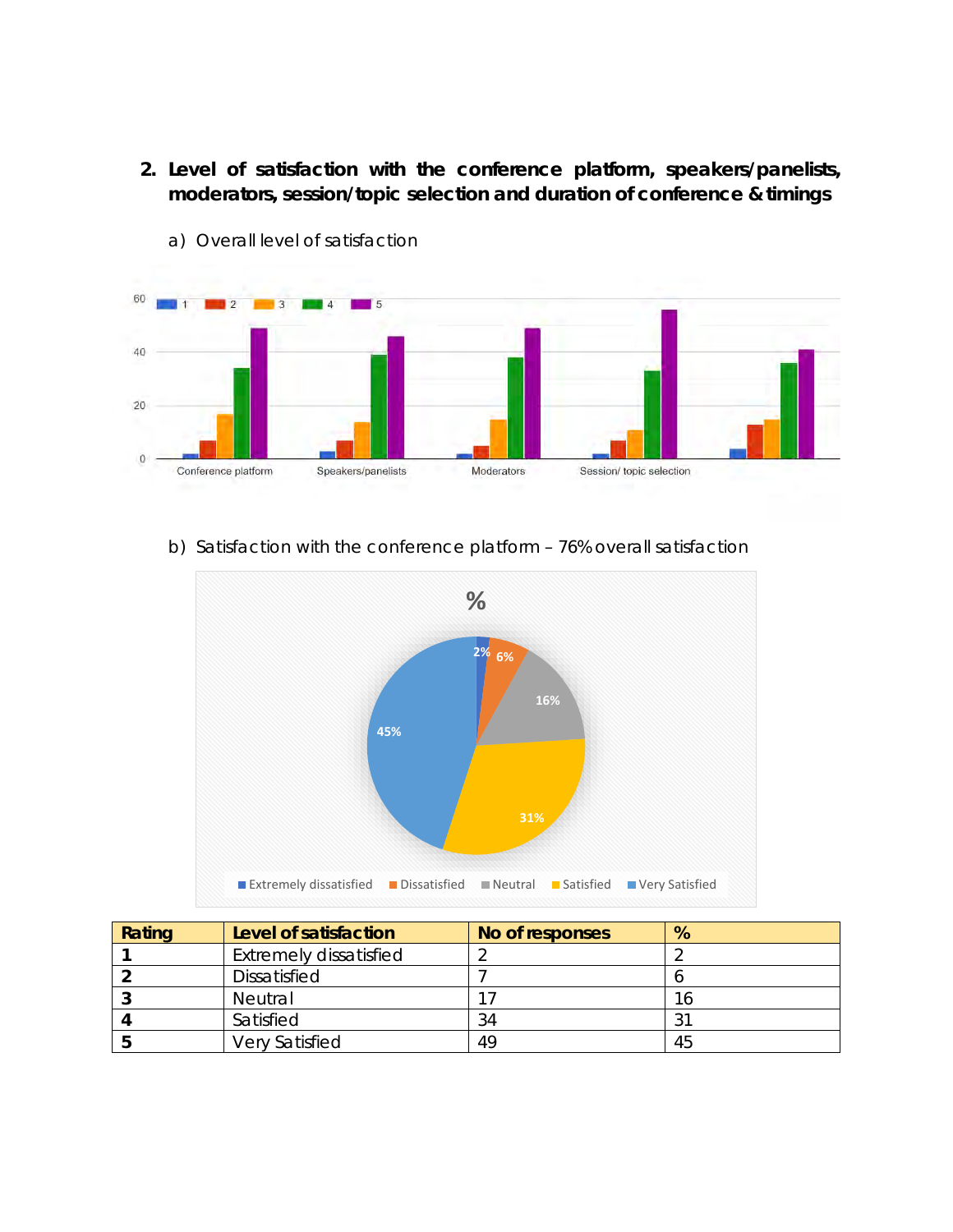

c) Satisfaction with speakers/panelists – 78% overall satisfaction

| Rating | Level of satisfaction         | <b>No of Responses</b> | %  |
|--------|-------------------------------|------------------------|----|
|        | <b>Extremely dissatisfied</b> |                        |    |
|        | <b>Dissatisfied</b>           |                        |    |
|        | <b>Neutral</b>                | 14                     |    |
|        | Satisfied                     | 39                     | 36 |
|        | Very satisfied                | 46                     |    |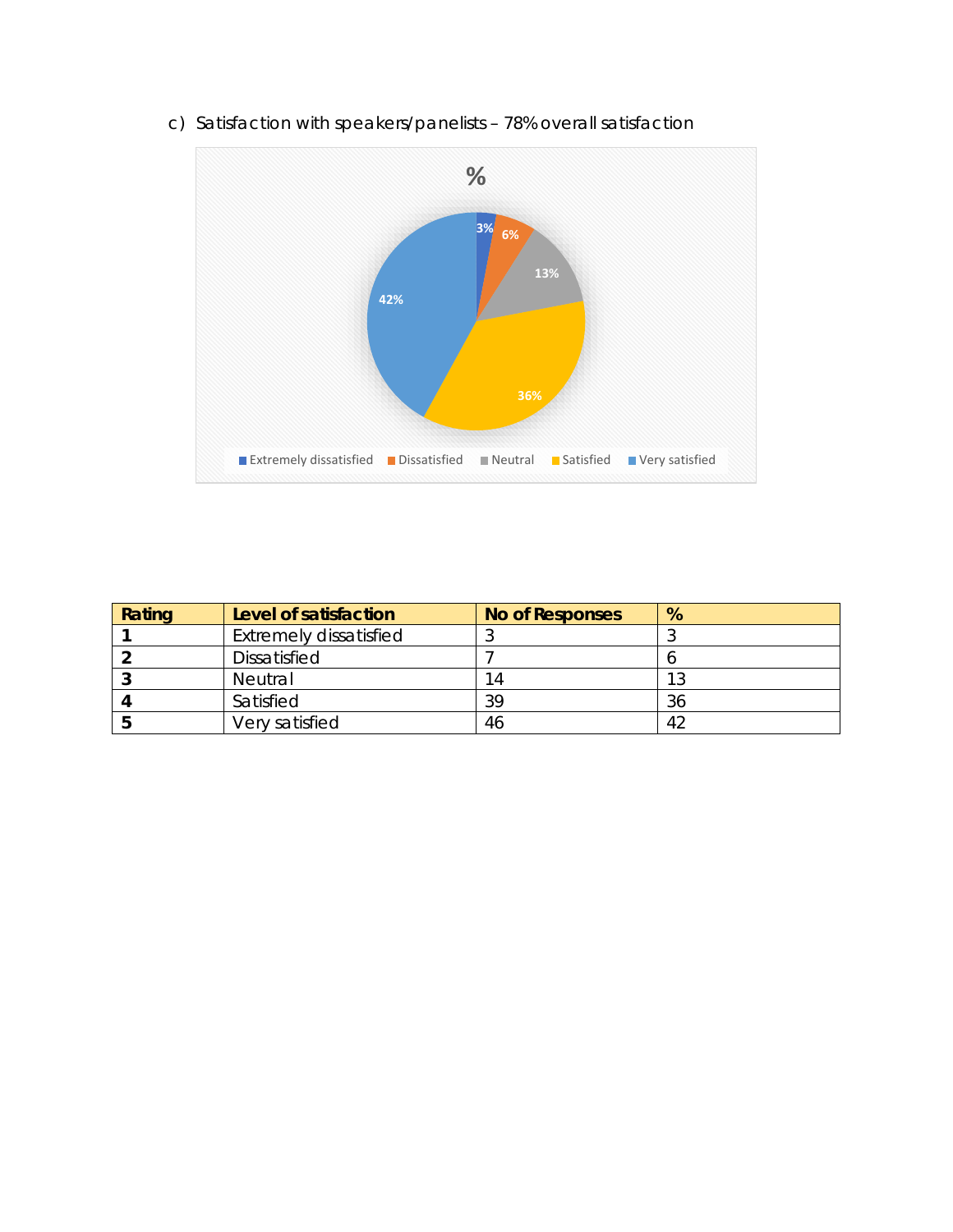

d) Satisfaction with moderators – 79% overall satisfaction

| Rating | Level of satisfaction         | <b>No of Responses</b> | %  |
|--------|-------------------------------|------------------------|----|
|        | <b>Extremely dissatisfied</b> |                        |    |
|        | <b>Dissatisfied</b>           |                        |    |
|        | Neutral                       | .5                     | 14 |
|        | Satisfied                     | 38                     | 35 |
|        | Very satisfied                | 49                     | 45 |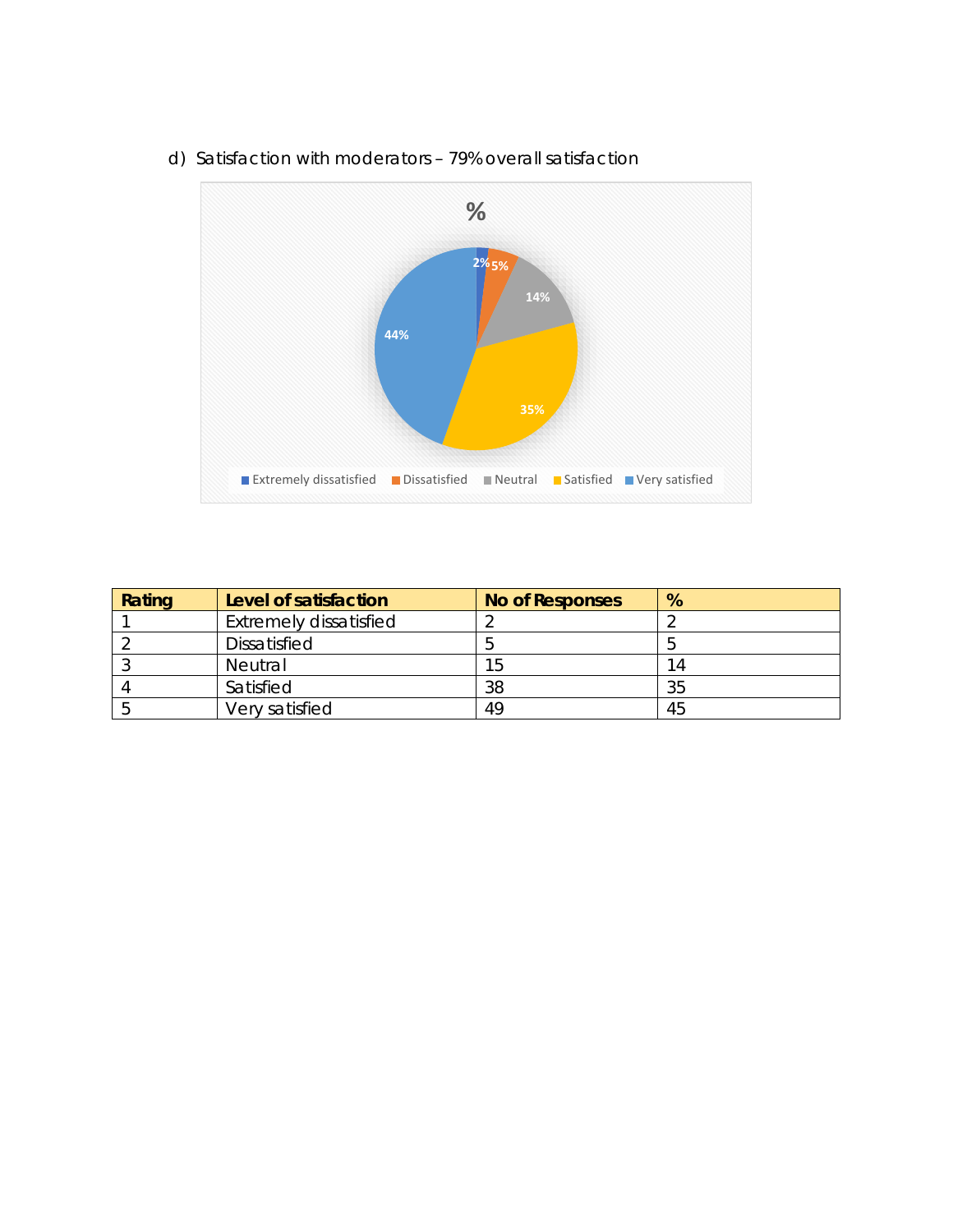

e) Satisfaction with session/topic selection – 82% overall satisfaction

| Rating | Level of satisfaction         | <b>No of Responses</b> | %   |
|--------|-------------------------------|------------------------|-----|
|        | <b>Extremely dissatisfied</b> |                        |     |
|        | Dissatisfied                  |                        |     |
|        | <b>Neutral</b>                |                        |     |
|        | Satisfied                     | 33                     | 30  |
|        | Very satisfied                | 56                     | .51 |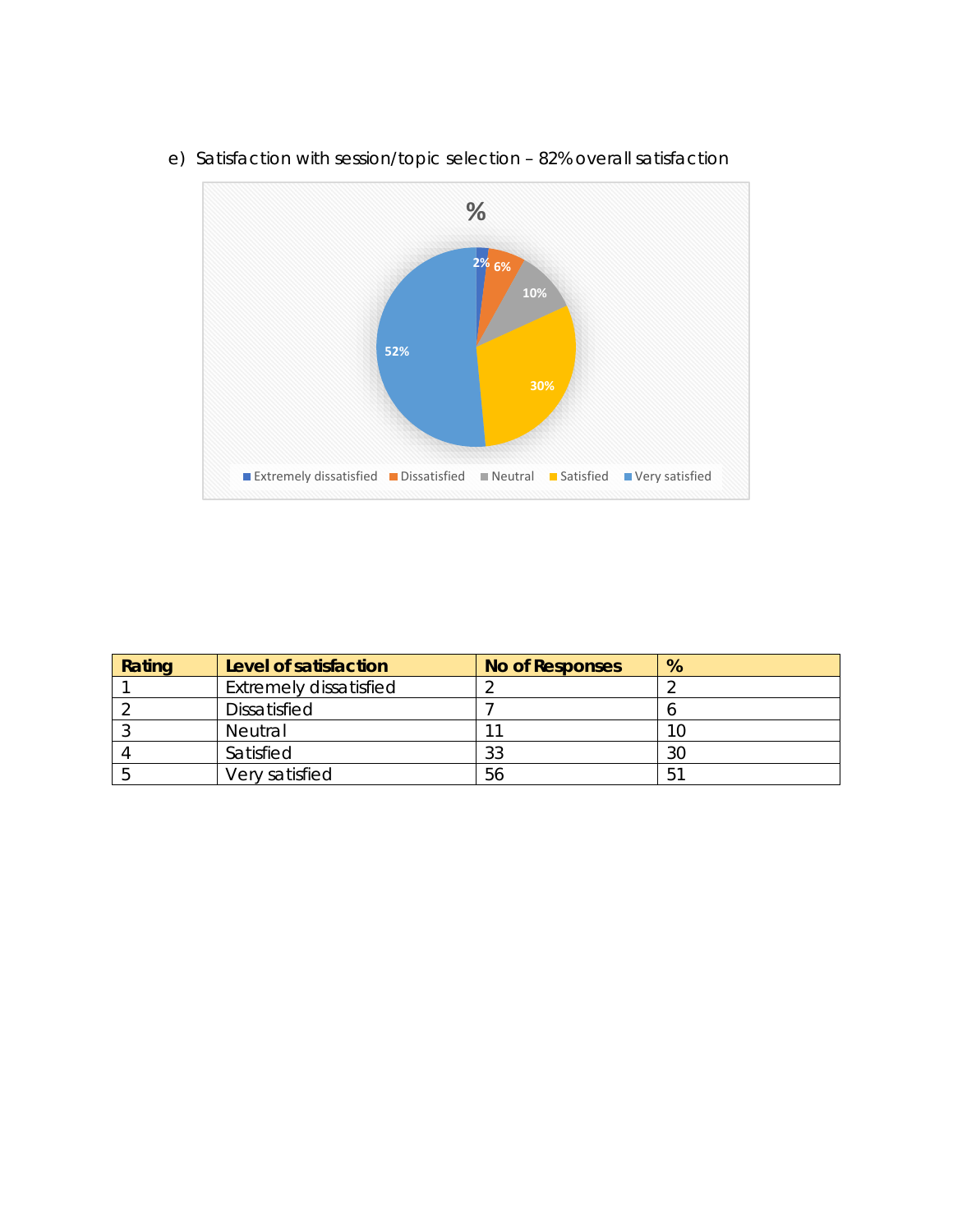

f) Satisfaction with duration of conference and timings – 70% overall satisfaction

| Rating | Level of satisfaction         | <b>No of Responses</b> | %      |
|--------|-------------------------------|------------------------|--------|
|        | <b>Extremely dissatisfied</b> |                        |        |
|        | <b>Dissatisfied</b>           | 1 ລ                    | 1 7    |
|        | Neutral                       | 15                     | 14     |
|        | Satisfied                     | 36                     | 33     |
|        | Very satisfied                |                        | $\cap$ |

**3. Level of engagement respondents are interested in**



Inclusion in respective working group(s) Information on ongoing activities Inclusion in networks All of the above Inclusion in respective working group(s); Information on ongoing activities and Inclusion in networks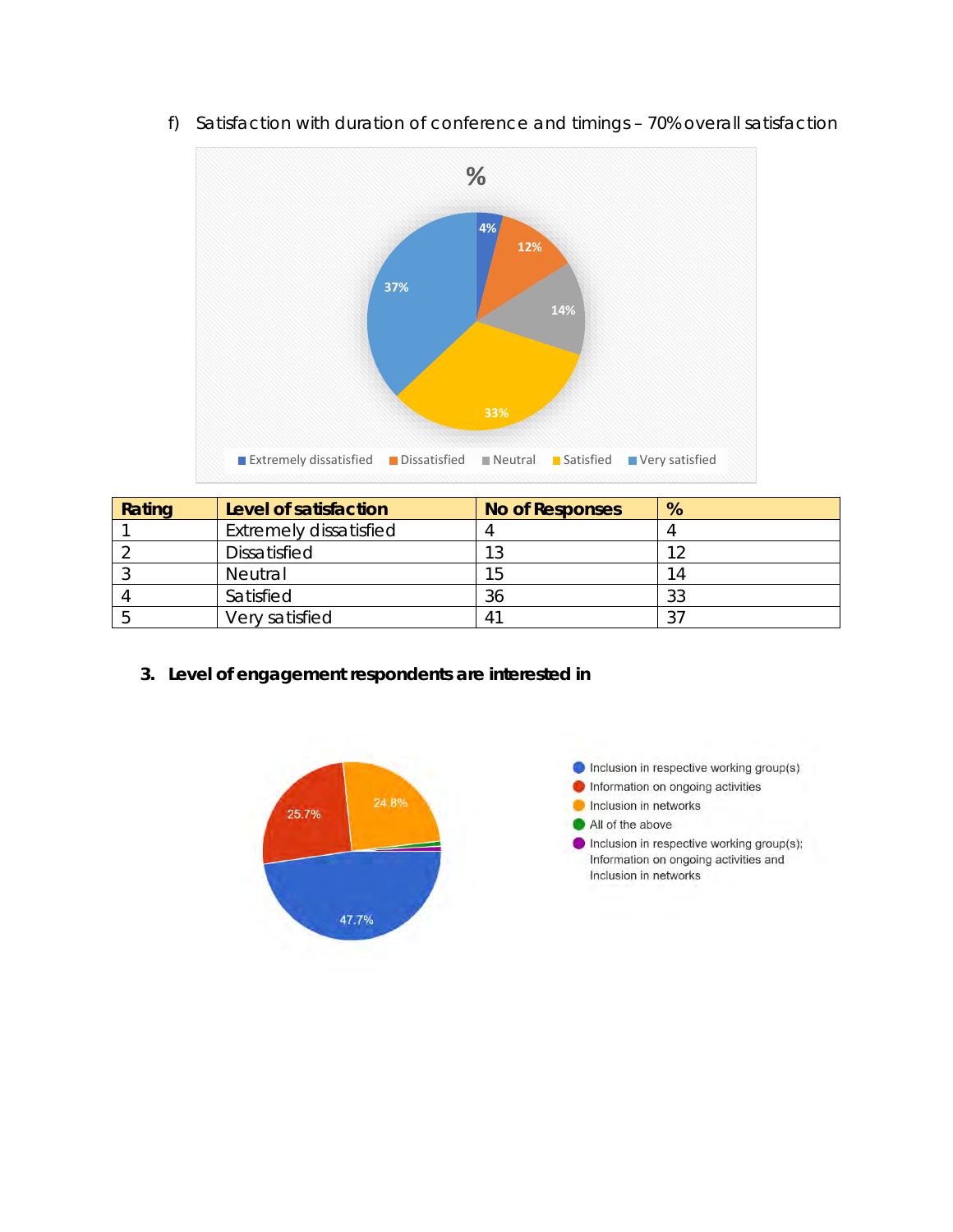#### **4. Additional feedback on the conference**

| <b>RESPONDENT NAME</b>        | ANY OTHER SUGGESTIONS OR FEEDBACK YOU WOULD LIKE TO SHARE ON THE CONFERENCE                                             |
|-------------------------------|-------------------------------------------------------------------------------------------------------------------------|
| Benson Okombo                 | Time from was so long                                                                                                   |
| Jane Wegesa Fraser            | It was a fruitful conference and would like to be included in the actions ahead.                                        |
|                               | The duration of one week for a virtual conference could have been too long for some                                     |
|                               | stakeholders to concentrate throughout unlike when the conferences are physical. I                                      |
| Dr. Petronilla Wanjugu Nduthu | attended all the sessions from opening to closing. However just asking if next time<br>facilitation of airtime is done. |
|                               | Community-based Conservation Organization at the grassroots level involves in                                           |
| Simon Lekembe                 | restoration work to be given priority when funding opportunity arise.                                                   |
|                               | Emphasis should be put on trees growing rather than just planting, government agencies,                                 |
|                               | individuals and NGOs have records of a million trees planted yet the ground doesn't                                     |
| Geoffrey Ikaba Waithaka       | depict the same. I do highly appreciate these efforts though.                                                           |
| Darrel Onyango                | Could we possibly incorporate bundles reimbursement to allow in more people?                                            |
| Songa Bonga Freddy            | Human being must be at the top to be involved to save the green space                                                   |
|                               | Very informative, an eye-opener towards restoration of our environment wellbeing.                                       |
| <b>Fidelis Peter Mutuku</b>   | Looking forward to further inclusion on engagements focused on the same.                                                |
|                               | Nous aimerions avoir toutes les présentations et le rapport final de la Conférence. Merci                               |
|                               | bien. / We would like to have all the presentations and the final report of the Conference.                             |
| <b>Tchingsabe Obadia</b>      | Thank you very much.                                                                                                    |
| Paul Wabomba Mutambo          | The program to work towards creating more impact on the small holders' farmers.                                         |
| King'uru Wahome               | Make it a regular activity                                                                                              |
|                               | The laid down action plans should be implemented with greater involvement of women                                      |
| Dolphine Anyango              | and children at the grassroots.                                                                                         |
| Ronald                        | Create ample time for the webinars                                                                                      |
|                               | Having a weeklong conference is difficult for those employed in some sectors. two to                                    |
| Joel K. Laigong               | three days would be alright.                                                                                            |
|                               | Arrange sessions on community planting with different models, Soil enrichment by                                        |
|                               | plantings, Medicinal crops plantation, how to approach farmers about community                                          |
| Seelamanthula Satyanarayana   | plantation and maintenance                                                                                              |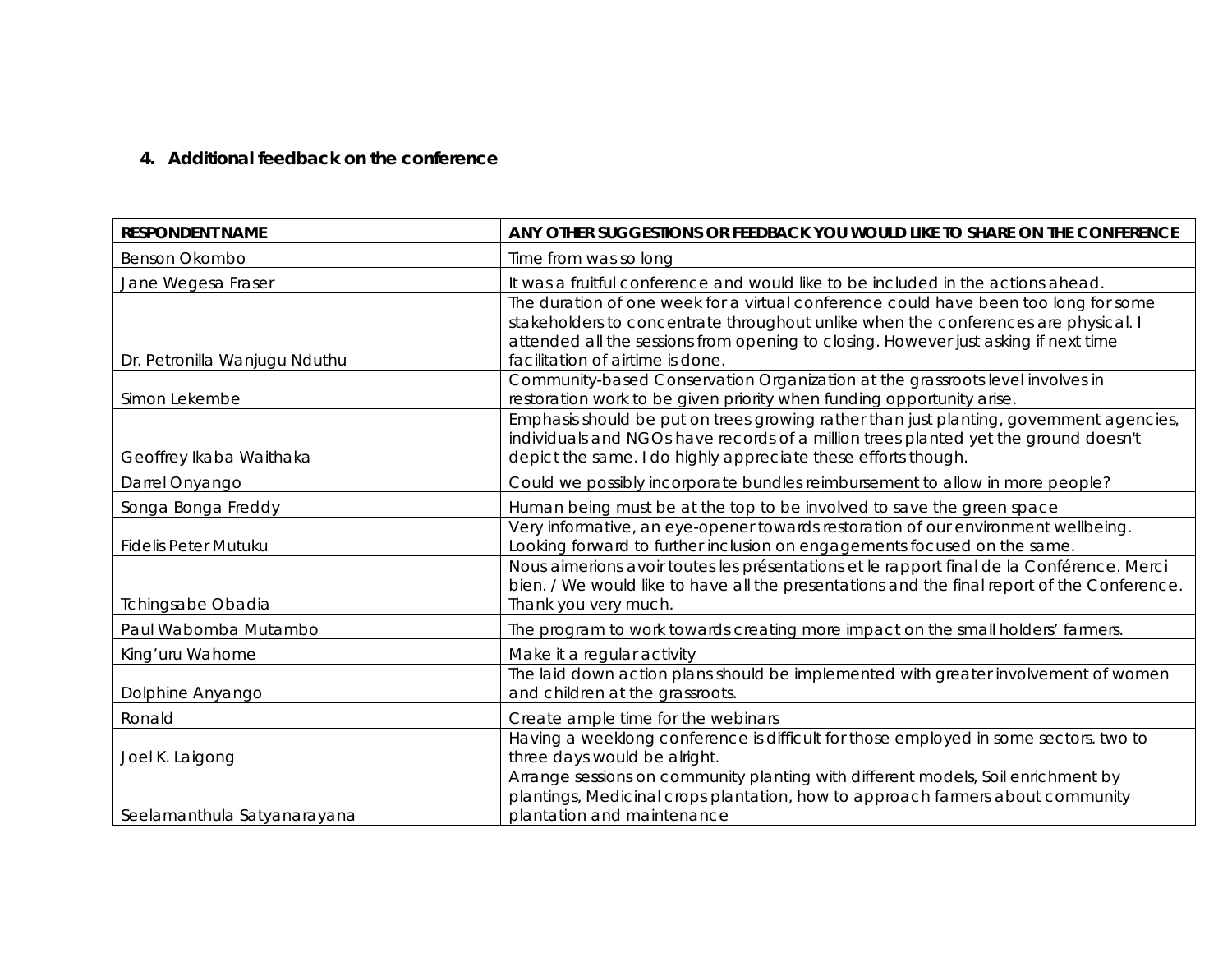|                          | More awareness to be organized to the community to emphasize on restoration of the<br>landscape.                                                                                                                                                                                                                                                                                                                                                                    |
|--------------------------|---------------------------------------------------------------------------------------------------------------------------------------------------------------------------------------------------------------------------------------------------------------------------------------------------------------------------------------------------------------------------------------------------------------------------------------------------------------------|
|                          |                                                                                                                                                                                                                                                                                                                                                                                                                                                                     |
|                          | More frequently visiting of primary and high schools due to plan sessions impacting the<br>knowledge of landscape restoration.                                                                                                                                                                                                                                                                                                                                      |
| Charles Ringa            | Empowerment of groups dealing with restoration activities.                                                                                                                                                                                                                                                                                                                                                                                                          |
| Gathara Wahome           | Sharing of presentations at the end of each session to facilitate prompt clarifications and<br>feedback.                                                                                                                                                                                                                                                                                                                                                            |
| Mbangilwa Mukombe Michel | This conference was a good experience to get a large idea of some practice of<br>Agroforestry in Kenya and to know some reality of this topic in this party of the world.                                                                                                                                                                                                                                                                                           |
| Vanessa Caren            | That was a great conference, I really learnt a lot.                                                                                                                                                                                                                                                                                                                                                                                                                 |
| Aderibigbe Abiodun       | It is good if a conference of this nature is done in Nigeria                                                                                                                                                                                                                                                                                                                                                                                                        |
| Salome Lukorito          | The scope of the conference cuts across the board; beyond Kenya. As the Food Security<br>and Livelihood Cluster national Co-coordinator in South Sudan, RuCAPD is committed to<br>engage and mobilize toward the achievement of zero hunger in the decade of ecosystem<br>restoration. We look forward to participating in the various thematic areas further actively<br>as we scale up efforts toward landscape restoration and ultimately ecosystem restoration. |
| Wanja Kinuthia           | Detailed study of economic benefits of ecosystem services. (Pollinators, soil biota etc.)<br>Expand study for appropriate road, railway, urban green space landscape management<br>for human health.                                                                                                                                                                                                                                                                |
| Samson Njihia            | More time should be allocated for thematic group deliberations.                                                                                                                                                                                                                                                                                                                                                                                                     |
| Charles Oluoch           | Kindly send me information regarding funding programs for tree planting initiatives.                                                                                                                                                                                                                                                                                                                                                                                |
| <b>Fred Adick</b>        | Enhancing capacity building opportunities for passionate young researchers like me                                                                                                                                                                                                                                                                                                                                                                                  |
| Sabina Otieno            | How to capacity building women in the community on climate change                                                                                                                                                                                                                                                                                                                                                                                                   |
| Jeniffer Rono            | The conference was interesting, but time allocation limited. May be in future you can<br>have less presenters in a day but run the conference for a longer time                                                                                                                                                                                                                                                                                                     |
| Milkah Joseph            | Well planned sessions                                                                                                                                                                                                                                                                                                                                                                                                                                               |
| Odinga Isaiah Abour      | They should also create networking forums and support marginalize groups in the rural                                                                                                                                                                                                                                                                                                                                                                               |
| <b>Basil Murila</b>      | It was a great week for mother earth. Let us follow with actions                                                                                                                                                                                                                                                                                                                                                                                                    |
| Zainab Said              | If possible, let's do this more                                                                                                                                                                                                                                                                                                                                                                                                                                     |
| Joy Obando               | Well planned conference - although not able to participate in all sessions                                                                                                                                                                                                                                                                                                                                                                                          |
| Isaboke Job              | I love the conference and more of this should be conducted                                                                                                                                                                                                                                                                                                                                                                                                          |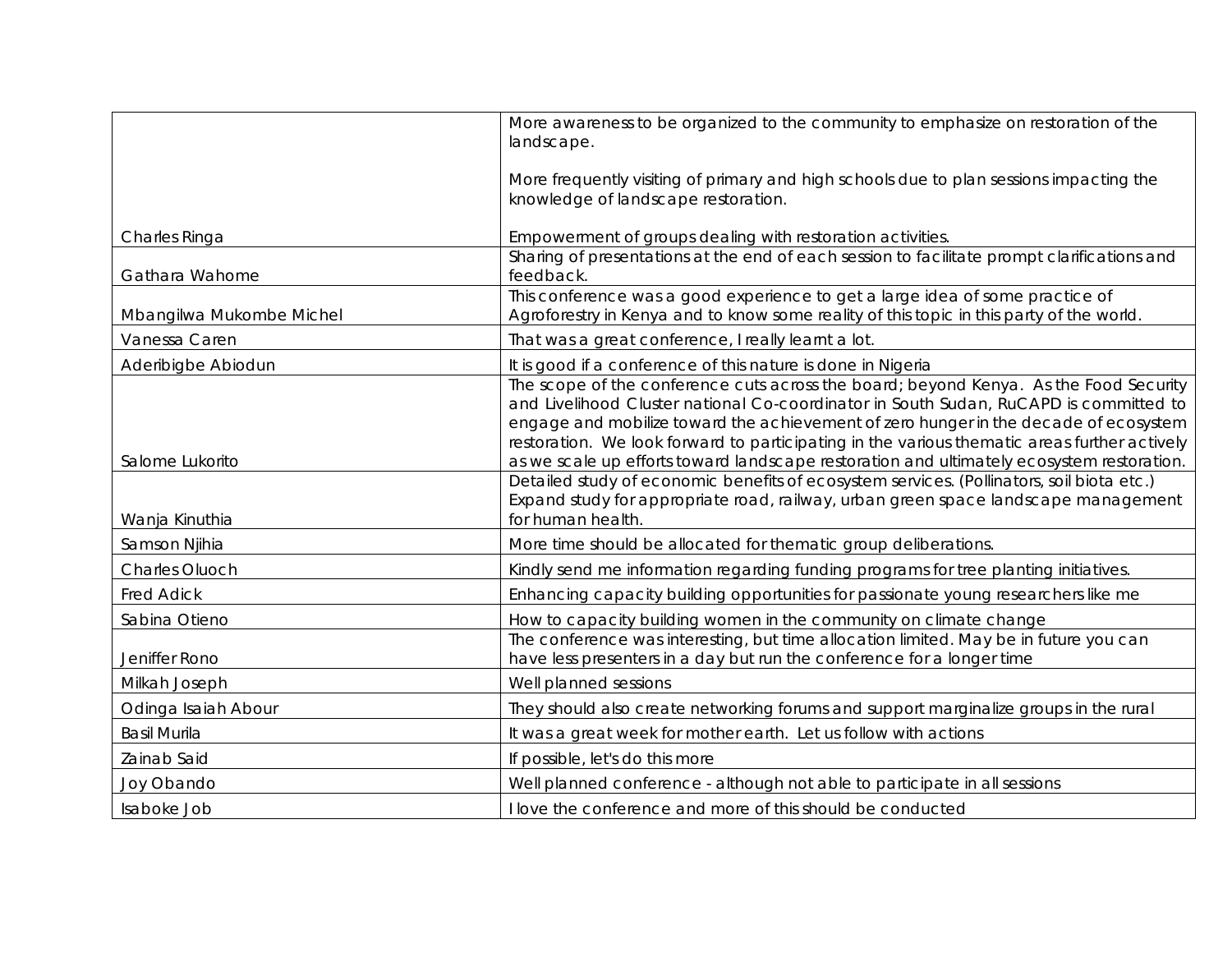|                        | The conference should be made an annual event to take stock of landscape restoration                                                                                                                                                                                                       |
|------------------------|--------------------------------------------------------------------------------------------------------------------------------------------------------------------------------------------------------------------------------------------------------------------------------------------|
| Francis Nyambariga     | strides yearly.                                                                                                                                                                                                                                                                            |
| lvy Okutoyi            | It was an insightful and positive discussion around landscape restoration. Looking forward<br>to global and continental conferences for sharing experiences and techniques.                                                                                                                |
| Jan Vandenabeele       | Follow-up activities are needed.                                                                                                                                                                                                                                                           |
| Geoffrey Rono          | Further engagement on capacity building, women, and youth-led initiatives                                                                                                                                                                                                                  |
| Hailu Wondu Jufare     | The webinar was so nice, but in the future for further information share and more formal<br>communication, can you arrange a face-to-face conference?                                                                                                                                      |
| Dismas Onyango         | There should be more frequent may be quarterly or even monthly                                                                                                                                                                                                                             |
| Gonche Girma           | Please share the conference materials and give certificate for our successful<br>participation. In addition to this prepare capacity building training such as R software,<br>STATA, SAS, research writing, proposal writing for funding as well as link PhD scholarship<br>opportunities. |
| Kennedy Kipngeno       | Keep up the great work of organizing, the capacity building was very informative                                                                                                                                                                                                           |
| Teresa Gitonga         | Great Initiative, we need such a conference per year and if COVID 19 go down a<br>physical conference s good                                                                                                                                                                               |
|                        |                                                                                                                                                                                                                                                                                            |
| Gakuria Munda          | Based on the attendance numbers of the conference i have a scary feeling that a lot<br>more will need to be done to onboard participants if we are to achieve meaningful<br>landscape restoration in Kenya.                                                                                |
| Mourine Kemunto Martin | Would like to be involved in the national landscape forum activities wherever they come<br>up                                                                                                                                                                                              |
| Dr. Anthony O. Esilaba | I look forward to receiving the conference proceedings                                                                                                                                                                                                                                     |
| Laureen Ongesa         | the conference was brainstorming and there is need to continue organizing for more to<br>discuss on other relevant staff related to restoration for example policy framework                                                                                                               |
| Robinson Ng'ethe       | Well organized workshop. Excellent information sharing platform                                                                                                                                                                                                                            |
| Lonah Mukoya           | This was an opportunity for us who work with the Farmer organizations who engages in<br>different value chains but not able to link with landscape restoration                                                                                                                             |
| Luke Kapchanga         | Most interested in active participation in future.                                                                                                                                                                                                                                         |
| Michael Muthui         | The national working taskforce should consider representation from NGOs                                                                                                                                                                                                                    |
| Derrick Ombok          | All in all, the conference was well planned and implemented with the creation of a space<br>for knowledge sharing on various aspects relating to the main theme.                                                                                                                           |
| Peter Mwangangi Njeru  | There is need to build capacity of various law makers at County level on policy and<br>advocacy for natural resources conservation. This will enhance inclusion of ecosystem                                                                                                               |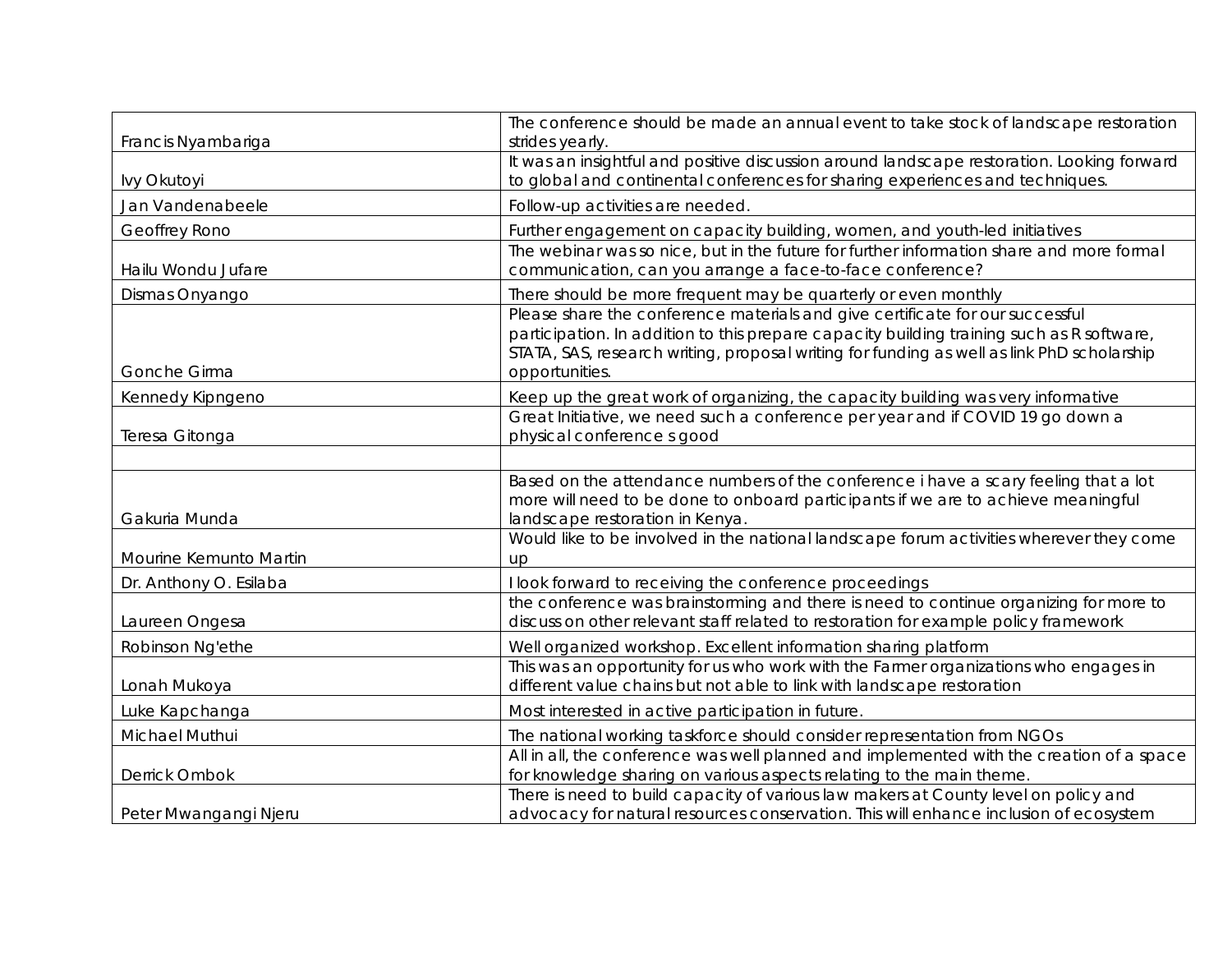| process.<br>-policy formi<br>conser<br>.rvation<br>านlatior<br>durina l<br>i and restoration adenda |
|-----------------------------------------------------------------------------------------------------|
| Ihank<br>∵ VOL.                                                                                     |